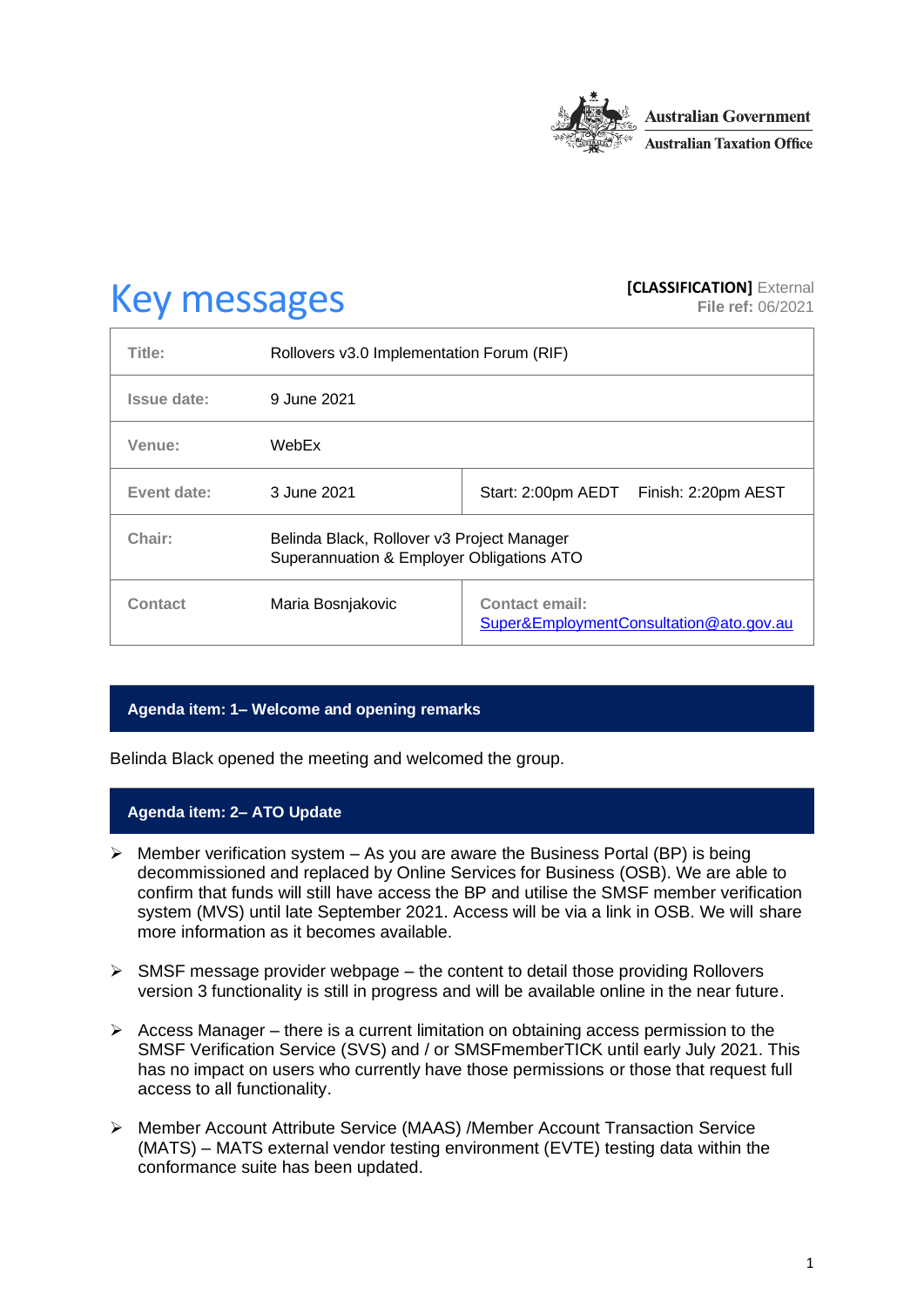## ➢ Government to Business (G2B) Testing

The ATO currently have:

- $\triangleright$  Two (2) fund administrators that have fully completed the G2B testing phase.
- ➢ Five (5) parties working through the G2B testing phase (this includes three fund administrators and two digital service providers) and
- $\triangleright$  an additional fund administrator commencing their testing this afternoon.

Please note, we are basing our contact with fund administrators on the dates previously provided in your readiness schedules. If you are ready to commence the G2B testing prior to these dates, please don't hesitate to make contact via the [SuperStream](mailto:R7838@ato.gov.au) 

[Standards@ato.gov.au](mailto:R7838@ato.gov.au) mailbox, and we are more than happy to support you through the G2B process earlier.

#### ➢ Business to Business (B2B) Testing

B2B cohort 1 testing is commencing on Tuesday 15 June. A pre meeting will be held early next week to talk through the process in detail with those participants. The outline of the B2B process is as follows:

- $\triangleright$  Issue an email to each fund of the cohort 3-4 weeks prior to start of the cohort to confirm participation.
- ➢ Issue a "welcome to cohort" email 2 weeks prior to commencement of the cohort. This email will confirm who your ATO-co-ordinator is, plus provide contact details of all participants.
- $\triangleright$  Pre-cohort meeting we are planning on hosting a meeting with the cohort participants to discuss how testing should be conducted.
- ➢ Daily stand-ups will be held in the morning and afternoon for the length of the cohort.

### **Agenda item: 3– Industry update and questions**

What is the order of testing? Does cohort 1 only include funds that have completed G2B testing? Is there an increased risk for the cohort in terms of getting though the test scenarios if they have not completed G2B testing first?

➢ While we recommend funds complete their G2B testing prior to commencing B2B testing, it is not mandatory for funds and is at the discretion of the fund trustee.

#### **Agenda item: 4– Issues register**

 $\triangleright$  There is currently a known issue in relation to the G2B inbound USM test scenarios (USM6.8-6.14). The issue is **not** impacting all testing parties, however where fund data utilised to conduct the inbound testing is not currently held in the test environment, the automated USMOR response from the ATO is not issuing.

Treatment - The ATO will commence consultation with the various gateways to seek confirmation regarding the Rv3 fund data approved for use by Fund Administrators and Digital Service Providers. The ATO will then undertake to refresh the data held within our environment to mitigate the identified issue.